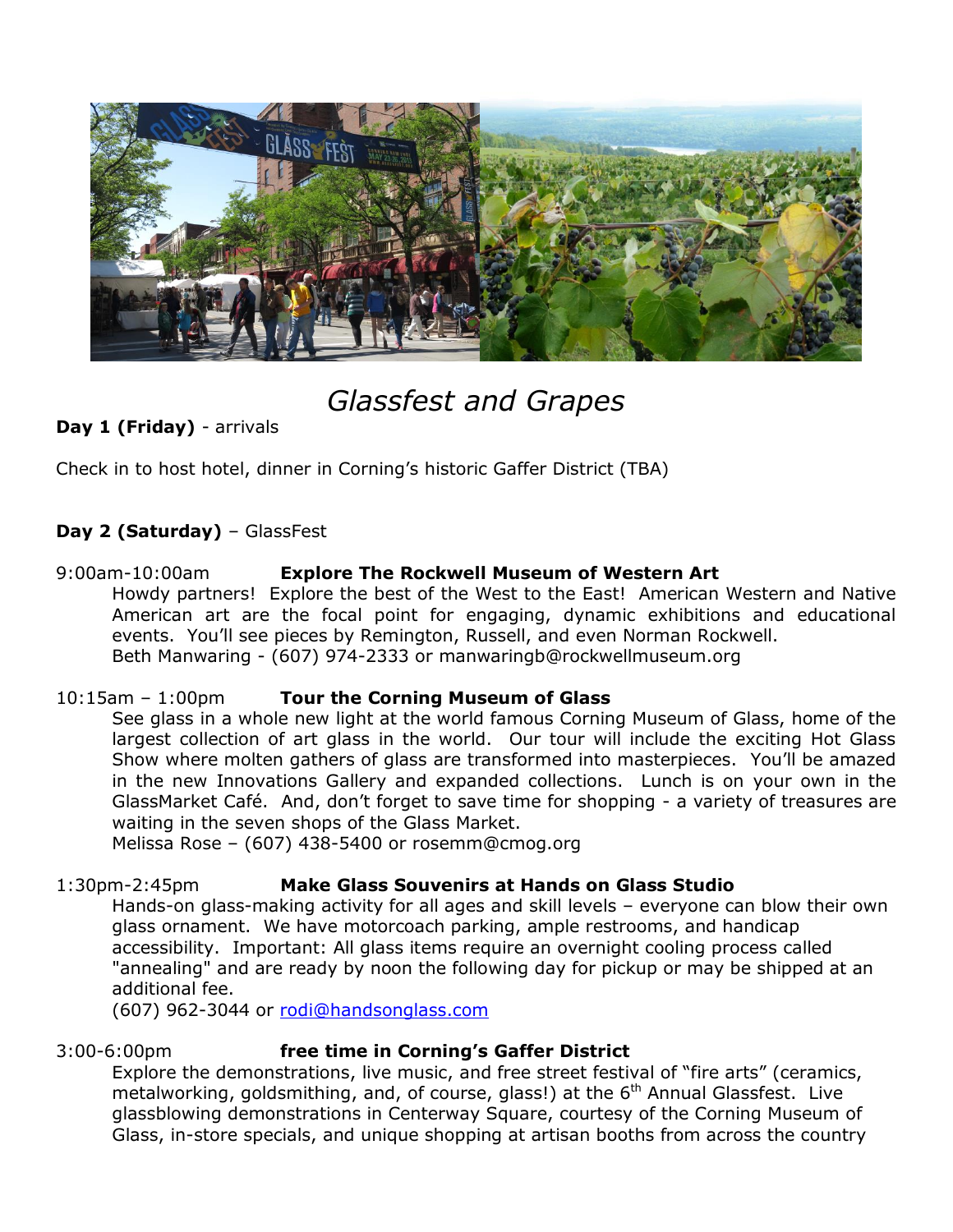6:00pm dinner at Corning area group-friendly restaurant (TBA)

8:00-10:00pm **concert in Riverfront Park and fireworks** The perfect end to our celebration of Corning and its history, enjoy a free concert by DSB, the nation's #1 Journey tribute band, and fireworks.

## **Day 3 (Sunday) – Grapes**

- 8:00am Breakfast
- 8:45am Board bus for Hammondsport area

#### 9:30-10:45am **Discover the Glenn H. Curtiss Museum**

A Hammondsport native, Glenn Curtiss thrilled the world with his exploits of early motorcycles, dirigibles and airplanes. Here, we can view historical aircraft, engines and an unequaled collection of Curtiss antique motorcycles. Enjoy the exhibits on turn-of-the century life and local winemaking history.

(607) 569-2160 or info@glennhcurtissmuseum.org

#### 11:00am-12:30pm **Pleasant Valley Wine Company for tour & tasting**

Established in 1860, Pleasant Valley Wine Company retains the original integrity of an oldworld winery with caves carved into the hillside. Complete your walking tour in the tasting room of the  $1<sup>st</sup>$  bonded winery in the United States for a taste of what started the wine industry in America.

(607) 569-6111 or visitorcenter@pleasantvalleywine.com

1:00-2:00pm lunch at Bully Hill Restaurant (607-868-3490)

#### 2:30-3:30pm **wine tasting and vineyard tour at Bully Hill Vineyards**

Learn about the history of the Taylor family (specifically Walter S. Taylor and the creation of Bully Hill Vineyards), the winemaking process, and why Keuka Lake is ideal for growing grapes and making wine. The tour concludes at the Visitor Center – be prepared to participate and laugh during your wine-tasting! [www.bullyhill.com](http://www.bullyhill.com/) or (607) 868-3610

#### 4:00-4:45pm **wine tasting at Heron Hill Winery**

Enjoy the view from one of the world's most spectacular tasting rooms and their specialty cold-climate Rieslings and chardonnays. [www.heronhill.com](http://www.heronhill.com/) (607) 868-4241 or retail@heronhill.com

#### 5:30-7:30pm **lakeside dinner on Keuka Lake**

The perfect end to your Finger Lakes day – with stunning views of the serene lake at sunset, and the lively conversation of your fellow passengers (maybe even live music!). Your representative at Corning & the Finger Lakes is happy to provide group-friendly dining suggestions.

(Alternately, you can skip any of the afternoon wine tastings and lakeside dinner for a Sunday evening departure for home)